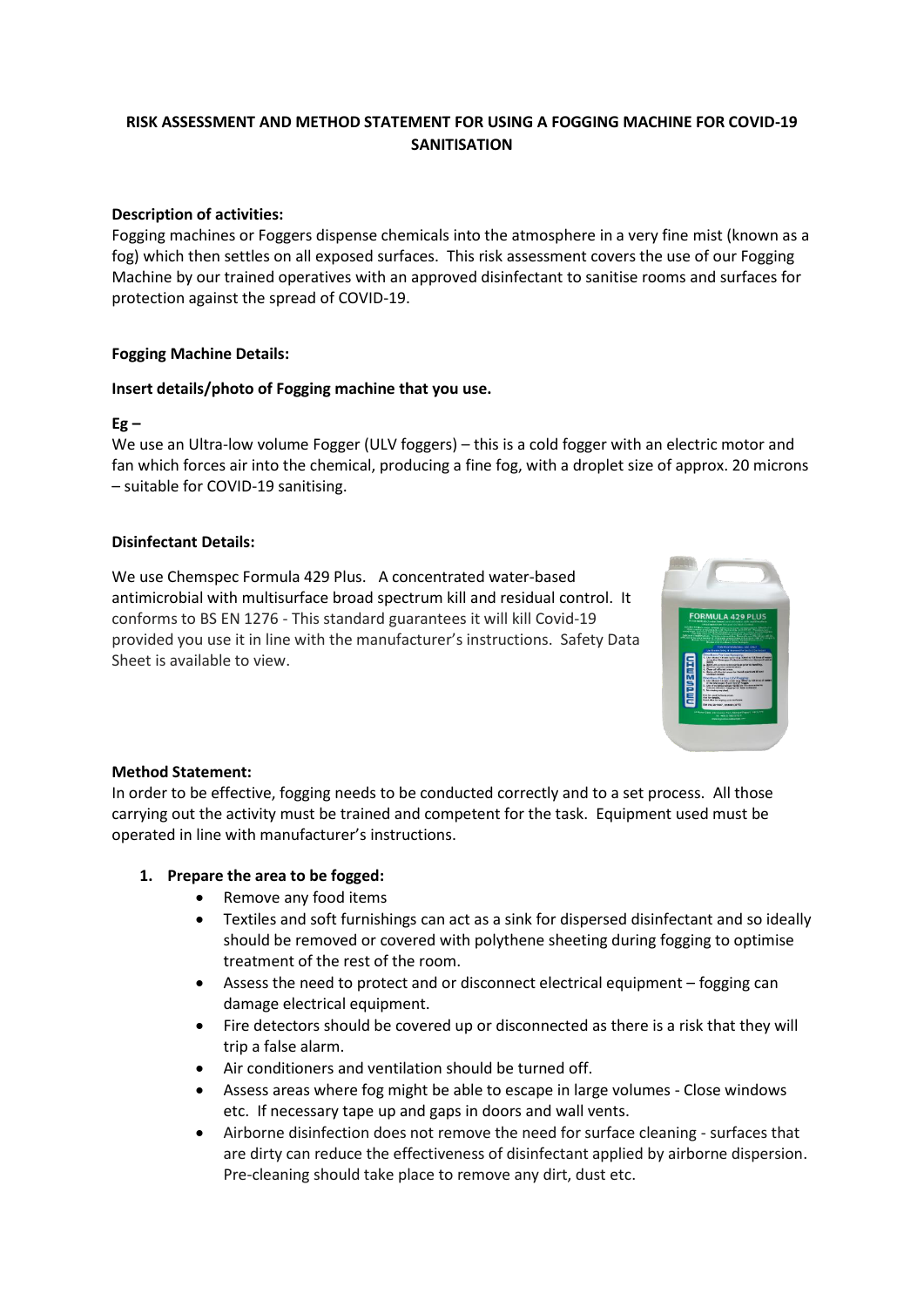# **2. Use of Fogger:**

- Fill the fogger with the Chemspec 429 plus disinfectant. Use diluted 1:9 with water (eg 200ml to 1.8 litres of water).
- Don PPE Face mask, eye protection, overalls and gloves.
- Ensure the operator is the only person in the room. Area should be clear of all other people and animals. Ensure non-authorised entry to the room being fogged can not take place by locking doors/use of signage/security etc.
- Work from the furthest point of the room back to the exit, then leave the room, close the door and do not allow entry back into the room for 1 hour.

| <b>RISK ASSESSMENT</b> |                |                    |                          |                         |  |  |  |
|------------------------|----------------|--------------------|--------------------------|-------------------------|--|--|--|
| <b>Hazards</b>         | Who might be   | <b>Controls</b>    | <b>Risk Level before</b> | <b>Risk Level after</b> |  |  |  |
|                        | harmed         |                    | controls are             | controls are            |  |  |  |
|                        |                |                    | implemented              | implemented             |  |  |  |
| During fogging         | Operatives and | Fogging is only    | <b>High</b>              | Low                     |  |  |  |
| the air in the         | anyone else in | carried out by     |                          |                         |  |  |  |
| room will be           | the room       | fully trained,     |                          |                         |  |  |  |
| filled with a          |                | competent          |                          |                         |  |  |  |
| minute                 |                | operatives who     |                          |                         |  |  |  |
| dispersion of          |                | are wearing face   |                          |                         |  |  |  |
| disinfectant -         |                | masks, eye         |                          |                         |  |  |  |
| hence there is a       |                | protection,        |                          |                         |  |  |  |
| risk of exposure       |                | gloves and         |                          |                         |  |  |  |
| to lungs, eyes         |                | overalls. Training |                          |                         |  |  |  |
| and skin               |                | covers the safe    |                          |                         |  |  |  |
|                        |                | use of equipment   |                          |                         |  |  |  |
|                        |                | and disinfectant,  |                          |                         |  |  |  |
|                        |                | as well as how to  |                          |                         |  |  |  |
|                        |                | don and doff the   |                          |                         |  |  |  |
|                        |                | necessary PPE.     |                          |                         |  |  |  |
|                        |                | Before fogging     |                          |                         |  |  |  |
|                        |                | commences,         |                          |                         |  |  |  |
|                        |                | operatives will    |                          |                         |  |  |  |
|                        |                | ensure area is     |                          |                         |  |  |  |
|                        |                | clear of all other |                          |                         |  |  |  |
|                        |                | people and entry   |                          |                         |  |  |  |
|                        |                | to room is not     |                          |                         |  |  |  |
|                        |                | allowed for at     |                          |                         |  |  |  |
|                        |                | least 1 hour after |                          |                         |  |  |  |
|                        |                | fogging has been   |                          |                         |  |  |  |
|                        |                | completed. Clear   |                          |                         |  |  |  |
|                        |                | warning signs      |                          |                         |  |  |  |
|                        |                | displayed outside  |                          |                         |  |  |  |
|                        |                | of room being      |                          |                         |  |  |  |
|                        |                | fogged.            |                          |                         |  |  |  |
|                        |                |                    |                          |                         |  |  |  |
|                        |                |                    |                          |                         |  |  |  |